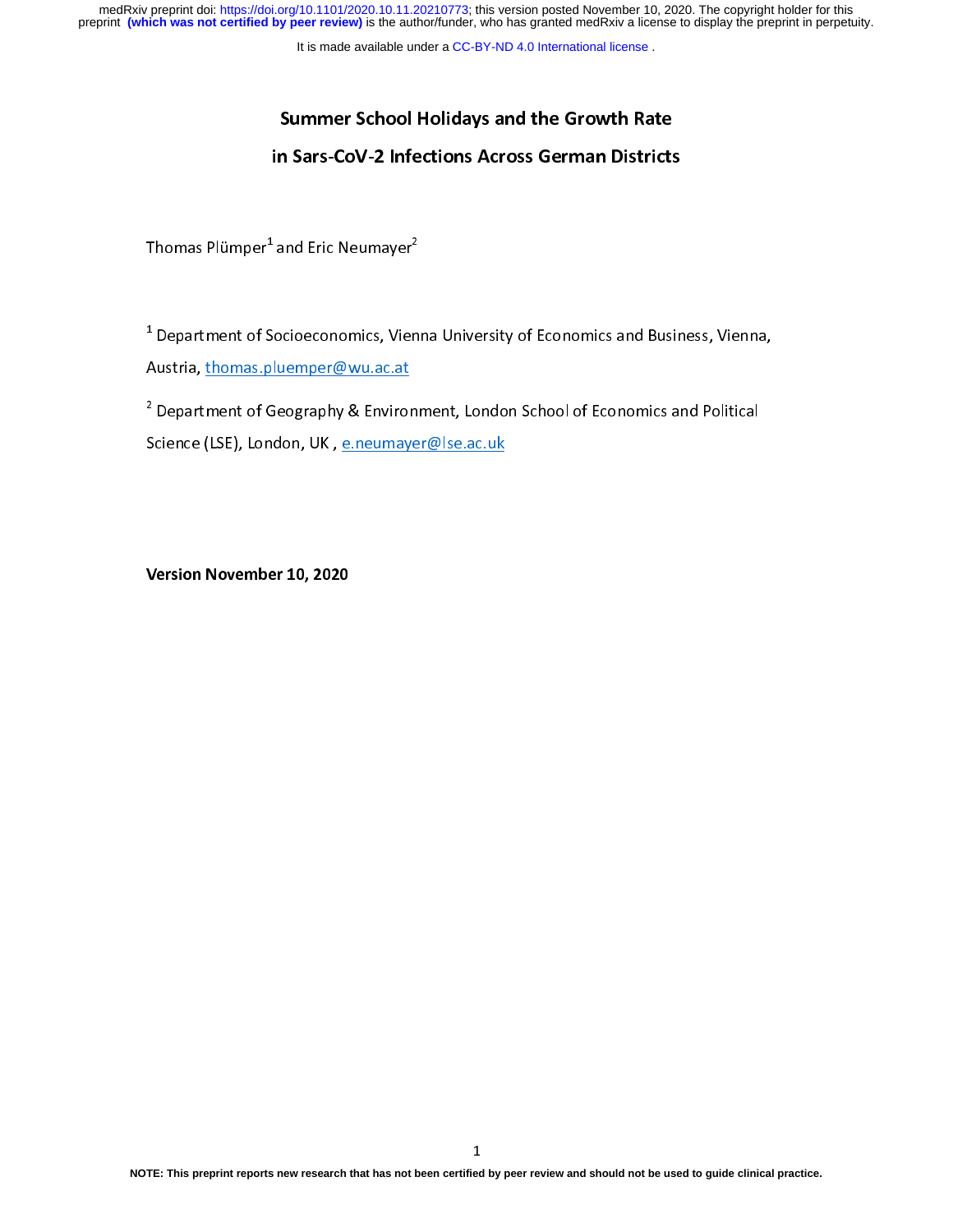# **ABSTRACT**

Objectives To estimate the effect that summer school holidays had on the growth rate in<br>Sars-CoV-2 infections across German districts. The Robert-Koch-Institute reports that during the summer holiday period a foreign country is stated as the most likely place of infection for an average of 27 and a maximum of 49 percent of new Sars-CoV-2 infections in Germany. Yet, infection may have taken place elsewhere, not all international travel is holiday-related and any impact of holiday-related travel will not be restricted to holidays holiday-related and any impact of holiday-related travel will not be related to holidays and the restricted to h<br>abroad.

Design Cross-sectional study on observational data. In Germany, summer school holidays<br>are coordinated between states and spread out over 13 weeks. We analyse the association between these holidays and the weekly infection growth rate in SARS-CoV-2 infections across 401 German districts. Employing a dynamic model with district fixed effects, we test whether the holiday season results in a statistically significantly higher infection growth rate than the period of two weeks before holidays start, our presumed counterfactual. than the period of two weeks before holidays start, our presumed counterfactual.

Results We find effects of the holiday period equal in size to almost 50 percent of the<br>average district growth rate in new infections in Germany during their respective final week of holidays and the two weeks after holidays end. States in the West of Germany tend to experience stronger effects than those in the East. This is consistent with another result, namely that we find statistically significant interaction effects of school holidays with per capita taxable income and the share of foreign residents in a district's population, with both factors hypothesised to increase holiday-related travels. factors hypothesised to increase holiday-related travels.

**Conclusions** Our results suggest that changed behaviour during the holiday season<br>accelerated the pandemic and made it considerably more difficult for public health authorities to contain the spread of the virus by means of contact tracing. Governments did not prepare adequately or timely for this acceleration. not prepare adequately or timely for this acceleration.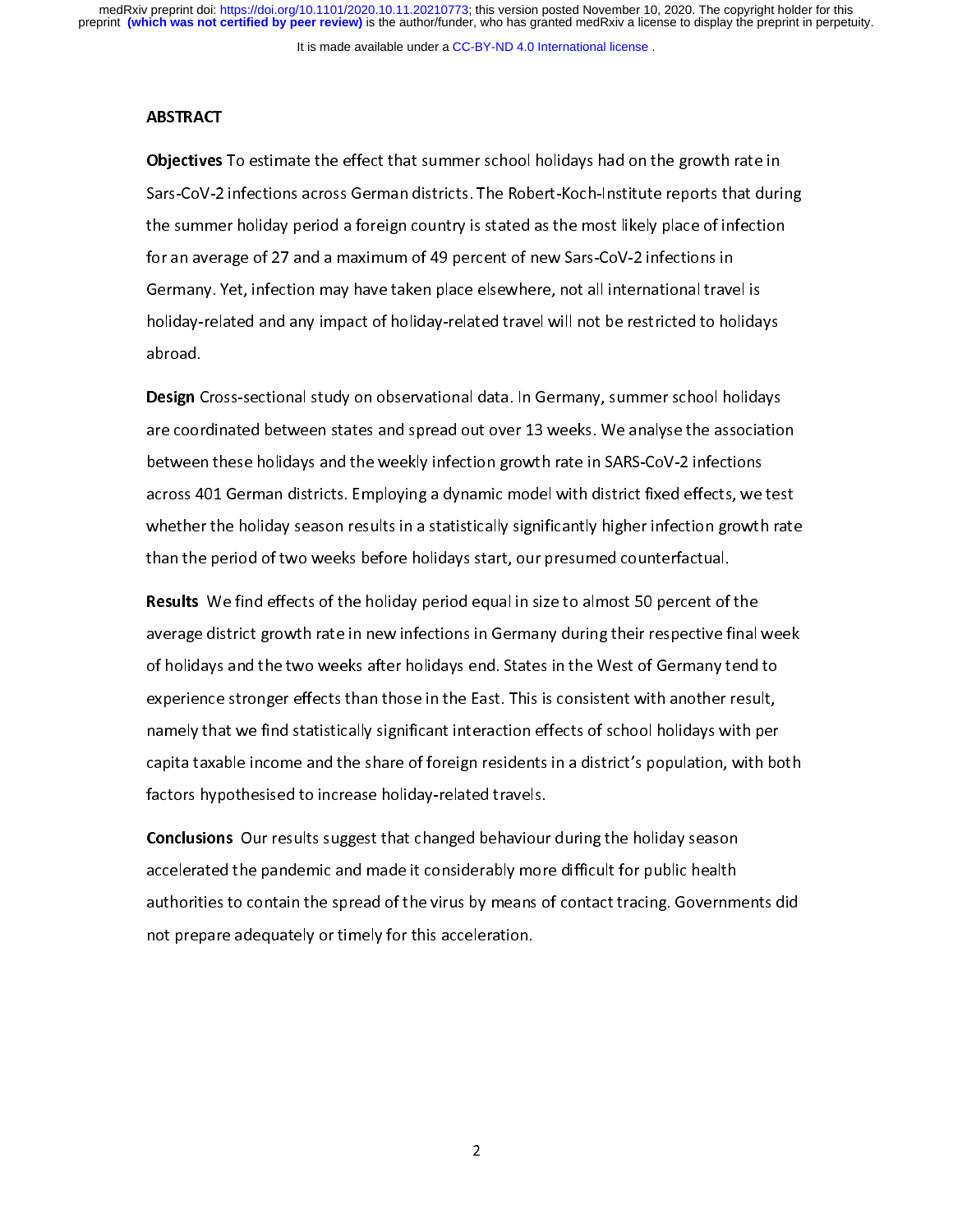It is made available under a [CC-BY-ND 4.0 International license](http://creativecommons.org/licenses/by-nd/4.0/) .

#### **INTRODUCTION**

Holidays can be expected to accelerate the Sars-CoV-2 pandemic. To a small extent, this is<br>because travelling via bus, train or plane adds to the risk of becoming infected.<sup>1,2,3,4</sup> More importantly, infections rise because individuals change their social behaviour during holidays.<sup>5</sup> Many holiday-makers have more and more intense social interactions, often to holidays.~ Many holiday-makers have more and more intense social interactions, often to<br>neonle that thev do not know and do not share social canital with which has been found t be conducive to maintaining social distancing norms.<sup>6,7</sup> Mobility also reduces the health agencies' ability to successfully trace close contacts of people that are infected with Sars- $\text{COV-2}$ <sup>8</sup> CoV-2.<sup>8</sup><br>The Robert-Koch-Institute (RKI) reports that over Germany's entire summer school holiday

period - shifted forward by two weeks to allow time for a return from holidays, the incubation period and delays in becoming tested  $-$  on average in about 27 percent of weekly cases reported to the Institute a foreign country was mentioned as the most likely place of infection with a maximum of 49 percent of weekly cases reported in week 34 which is in mid-August.<sup>9</sup> It is, however, problematic to interpret these numbers as the effect of holidaymid-August.~ It is, however, problematic to interpret these numbers as the effect of holiday-<br>related travel since some of the infections mav not actuallv have occurred abroad. not all international travel is necessarily holiday-related and these numbers fail to take into account the impact of holidaying within Germany. These numbers may thus over-state or under-state the true impact of the holiday season on the pandemic.  $\mathbf{u} = \mathbf{u} \cdot \mathbf{v}$  the true impact of the pandemic. The pandemic  $\mathbf{v}$ 

We therefore broaden the perspective and analyse the extent to which summer school<br>holidays have accelerated the pandemic in Germany, including but not limited to holidayrelated travel abroad. Whilst the media debate in Germany focused on holiday-makers returning from a vacation spent abroad, it is likely that the spread of the virus would have accelerated even if all holiday-makers had stayed in Germany. The risks of holidaying are not limited to international holiday travel. limited to international holiday travel.

In order to estimate the effect of summer school holidays on the growth in infections, we<br>employ an ecological analysis of variation in infection growth rates across German districts – there are no data at the individual level. Germany provides an excellent case study since we can exploit a particular feature of the system of school holidays in this country, namely that they are not uniform across the Federal Republic but vary in their start and therefore also  $t$  are not uniform across the Federal Republic but  $\mu$  in the start and the following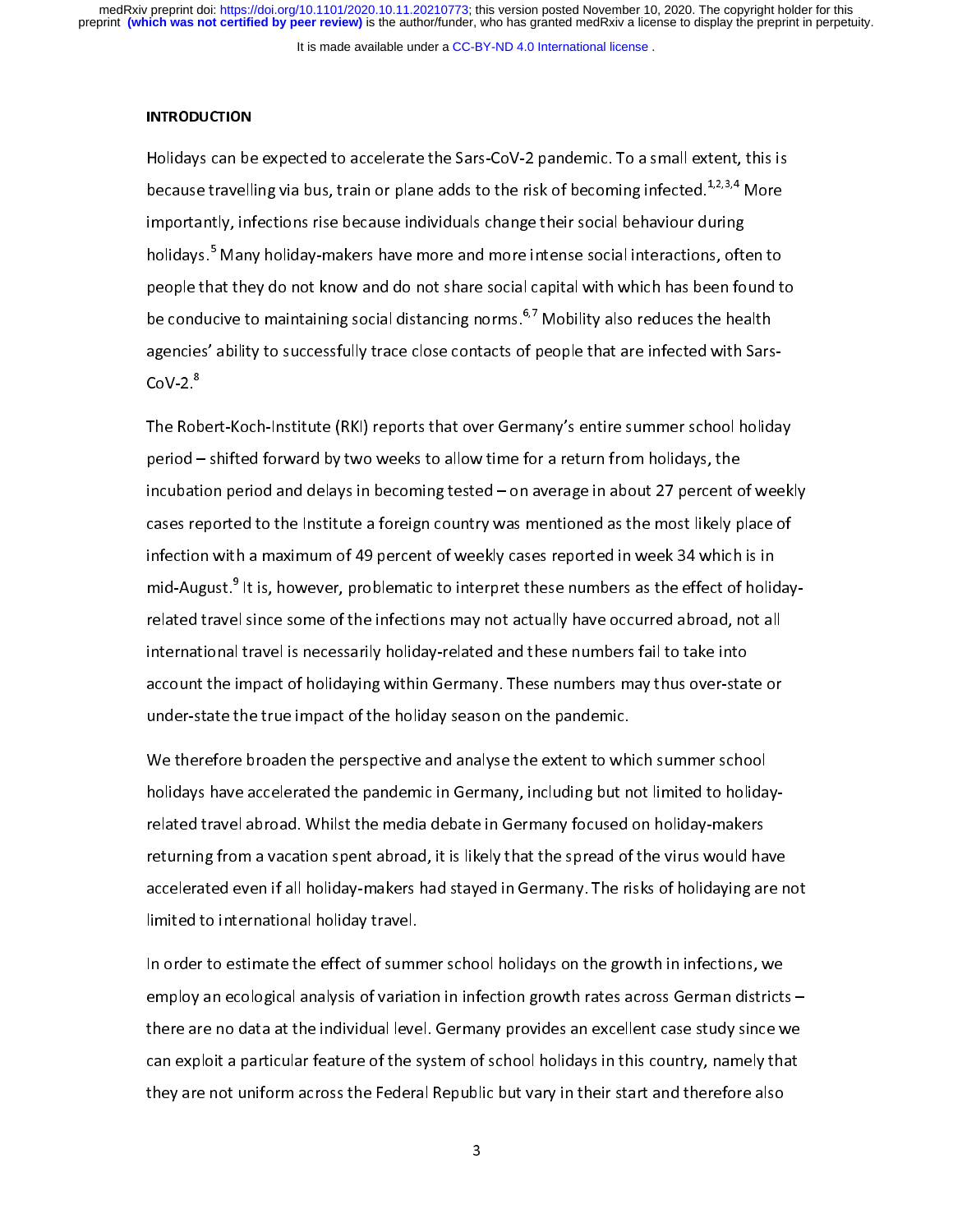their end date from state to state in a pre-determined way. This idiosyncratic feature allows in states that are or have been on holiday from the general upward trend in new infections in states that are or have been on holiday from the general upward trend in new infections in Germany.

2 pandemic. Some judge the extension of the Lunar New Year holidays in China as positively contributing to the country's successful containment of the pandemic but this represents a rather unique setting given the pandemic only started around the time of this holiday period and the holiday extension helped authorities to identify infected individuals before travelling home.<sup>10,11</sup> Others find that Israel's hitherto successful mitigation policy broke down in the wake of mass social gatherings during the 9 to 11 March Jewish holiday of Purim or simulate which measures may increase or decrease the impact of holiday-related travel from metropolitan areas to the provinces in Sweden on infections.  $^{12,13}$  To the best of our knowledge, our is the first academic study of the impact that the summer school holiday season has actually had on the pandemic. season has actually had on the pandemic.

## BACKGROUND

The most straightforward argument against the hypothesis that holiday travels to foreign<br>places increase infections back home is simple: if a holiday-maker travels to a destination that has fewer active cases per capita than her home area, the probability of an infection declines, all other things equal. Yet, not only did Germany have lower infection rates than many foreign holiday destinations. More importantly, all other things are not equal and, for at least three reasons, we would expect that holiday-related travels increase infections regardless of the relative difference in infection rates between Germany and other regardless of the relative difference in infection rates between Germany and other products between Germany and other products between Germany and other products between Germany and other products between Germany and other

First, the process of travelling may in itself increase the risk of an infection. If the traveller plane, train or bus, a potentially crowded indoor space with imperfect ventilation, the probability of transmission through aerosols increases - small exhaled droplets that may contain the virus. The evidence on infections during flights and train rides is rather mixed. In contain the virus. The evidence on infections during flights and train rides is rather mixed. In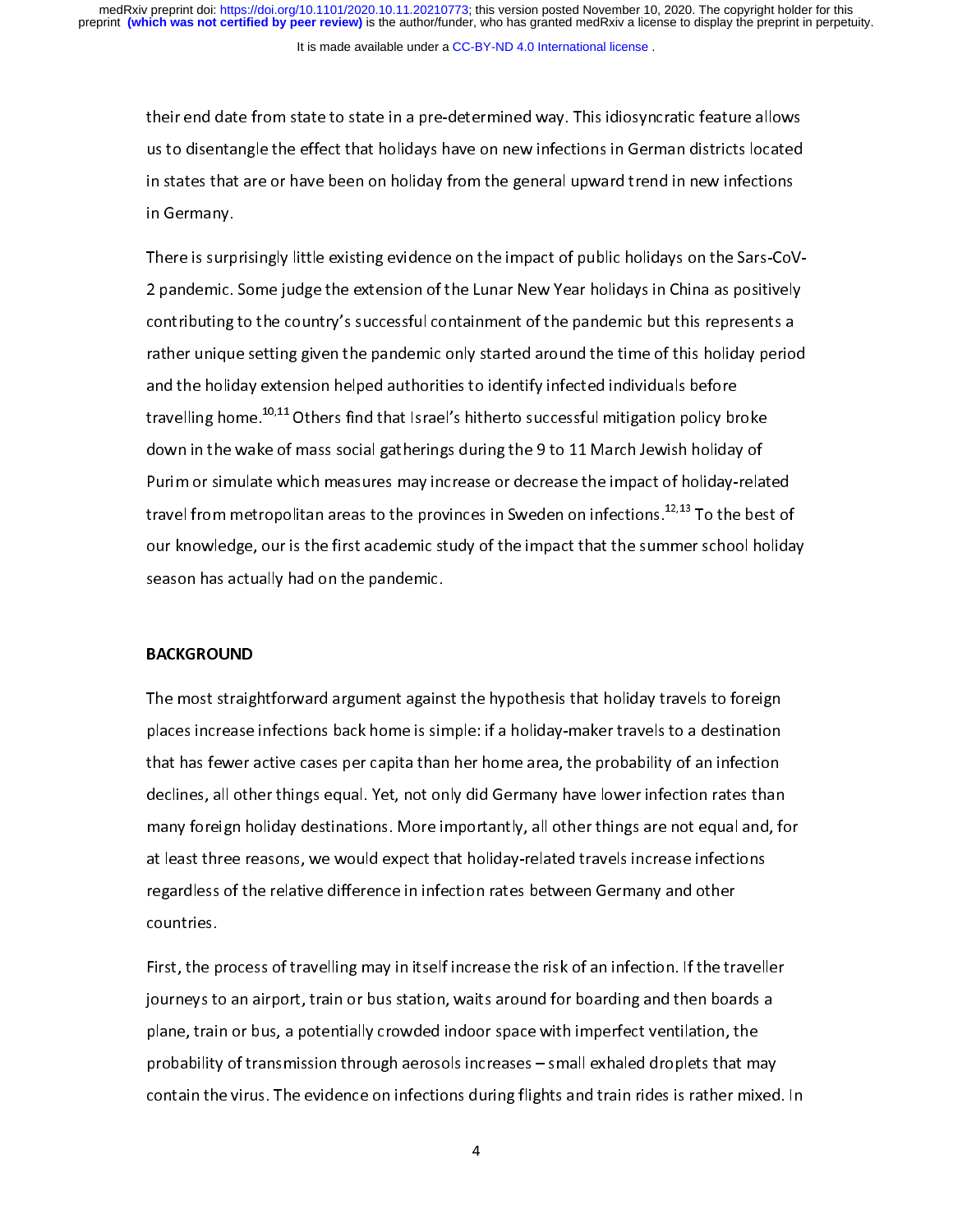#### It is made available under a [CC-BY-ND 4.0 International license](http://creativecommons.org/licenses/by-nd/4.0/) .

unpublished work, Hu et al. report that the probability of an infection while sitting within 3<br>rows and 5 columns from an infected passenger is low on average (0.32 percent) but can be as high as 10.3 percent.<sup>3</sup> Likewise, Schwartz et. al. find no contagion on a (single) flight with as high as 10.3 percent.~ Likewise, Schwartz et. al. find no contagion on a (single) flight with<br>infected passengers. Thev suggest that "studies of airplane transmission are commonlv biased by contacts sharing exposure risks before boarding the air-craft." $4$  However, the biased by contacts sharing exposure risks before boarding the air-craft."\* However, the<br>absence of evidence of an effect is not evidence of absence of such an effect. As Gonne Hubert argue, travel restrictions are surprisingly easy to implement, but their efficacy is very difficult to assess.<sup>2</sup> Moreover, though very few infections have been demonstrably difficult to assess.\* Moreover, though very few infections have been demonstrably<br>associated with trains and planes, there is at least some evidence that public transr has contributed to the spread of the virus in the early stages of the pandemic in New York  $\text{Citv.}^\text{14,15}$  All in all. however, we would presume this first factor to be a relatively minor one City.<sup>14,15</sup> All in all, however, we would presume this first factor to be a relatively minor one<br>relative to the other two.

Second, people who go on vacation do not follow the same daily routines as they do at<br>home. They are less likely to follow social distancing norms, partly because they follow holiday routines and partly because social control from family and friends declines. Migrant workers visiting their home countries will find it hard to follow rules of social distancing when visiting friends and family with long-established social courtesy norms are often stronger than relatively new and untrained social distancing rules, partly because of the misperception that family and friends do not pose a serious risk. For migrant workers a summer holiday usually implies family visits, exchange of gifts, and parties. Likewise, tourists spend more time on leisure activities and visit bars and restaurants more often than they would at home. In an interview with the Time magazine on 27 August 2020, Martin McKee, professor of public health at the London School of Hygiene and Tropical Medicine, told journalist Madelaine Roach that the rise in new infections was "most likely" triggered by "tourists in crowded bars, restaurants, and nightclubs." There exists plenty of video and photo footage that shows tourists violating social distancing norms. What appears to be lacking, however, is systematic research on the behavioural-related differences of the same people at home and during their holidays as it could be that the same people shown on the footage also violate social distancing norms back home. In a computational model on H1N1 influenza, Shi et al. find that social gatherings and travels increase infections close to the peak of a pandemic, but have little effect when the number of active infections per capita is peak of a pandemic, but have little effect when the number of active infections per capital is not active infections per capital is not active infections per capital is not active infections per capital is not active infec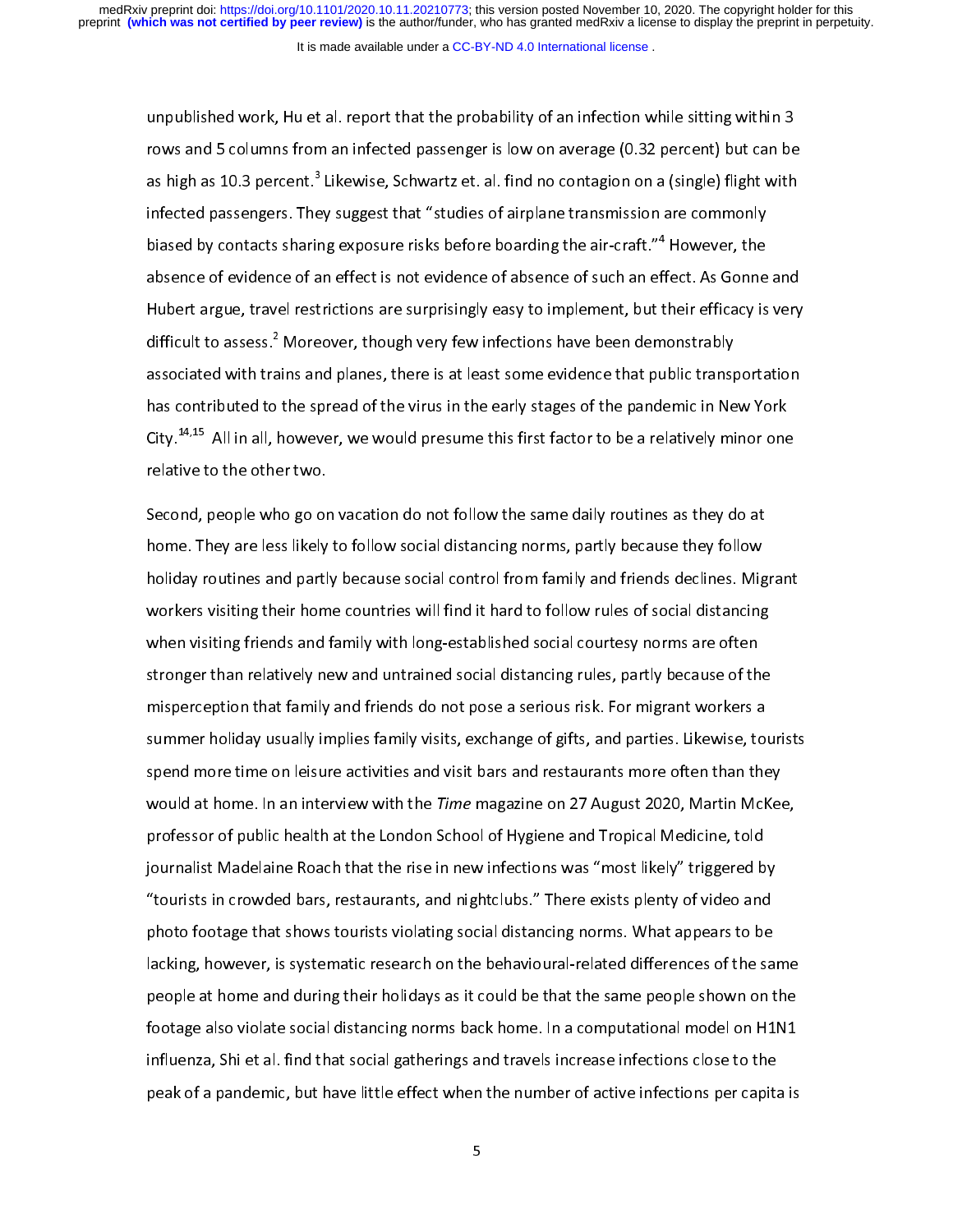It is made available under a [CC-BY-ND 4.0 International license](http://creativecommons.org/licenses/by-nd/4.0/) .

low.<sup>16</sup> While this finding may be plausible for influenza where virtually all contagious people<br>show symptoms, it does not need to hold for a virus that can be transmitted from asymptomatic infected people as is the case with Sars-CoV-2. We therefore find it plausible that holidays reduce the willingness and ability of people to adhere to social distancing that holidays reduce the willingness and ability of people to adhere to social distancing of people to social distancing of people to adhere to adhere to adhere to social distancing of people to adhere to social distancing

Third, holiday travellers have more social interactions with people that they do not normally<br>physically interact with and/or they do not know. Holiday travel inevitably implies interacting with more strangers or faintly acquainted individuals than back home. As a consequence, infected people will usually not be able to name their recent close contacts after they have been diagnosed with the virus. What makes matters worse is that tracing apps are incompatible across European countries. Hence, with holiday travel-related transmissions, contact tracing becomes prohibitively difficult: travellers are unlikely to identify many of their close contacts and technology will also be of little help since contact tracing apps do not work across European borders. Thus, even if the behaviour of holiday travellers were not to increase the spread of Sars-CoV-2 as such, the declining ability to stop the spread through contact tracing measures should eventually lead to an increase in  $t_{\rm r}$  through contact tracing measures shown infections.

In sum, holiday-related travels increase infections not necessarily because of the act of<br>travelling itself though this might also contribute. Rather, travelling increases infections because tourism and family visits abroad have a profound effect on the number, intensity and nature of social interactions and significantly reduce the ability to trace social contacts. This logic implies that the odds of catching an infectious disease may increase even if travellers' spend their vacation in a region of their home country or another country with a lower infection rate. Likewise, though, the risk becomes larger the higher the rate of infection in the traveller's destination, if travellers do not adjust their behaviour to the infection in the traveller  $\mathcal{L}$  destination, if the travellers do not adjust the travellers do not adjust the travellers do not adjust the travellers do not adjust the travellers do not adjust the travellers of the tr higher risk.

### **METHODS**

Our dependent variable is the weekly percentage growth rate in the number of infections in<br>a German district. Infection data by district are sourced from the RKI website (www.rki.de). a German district. In fection data by district are sourced from the RKI website  $\frac{N_{\rm max,max}}{N_{\rm max,max}}$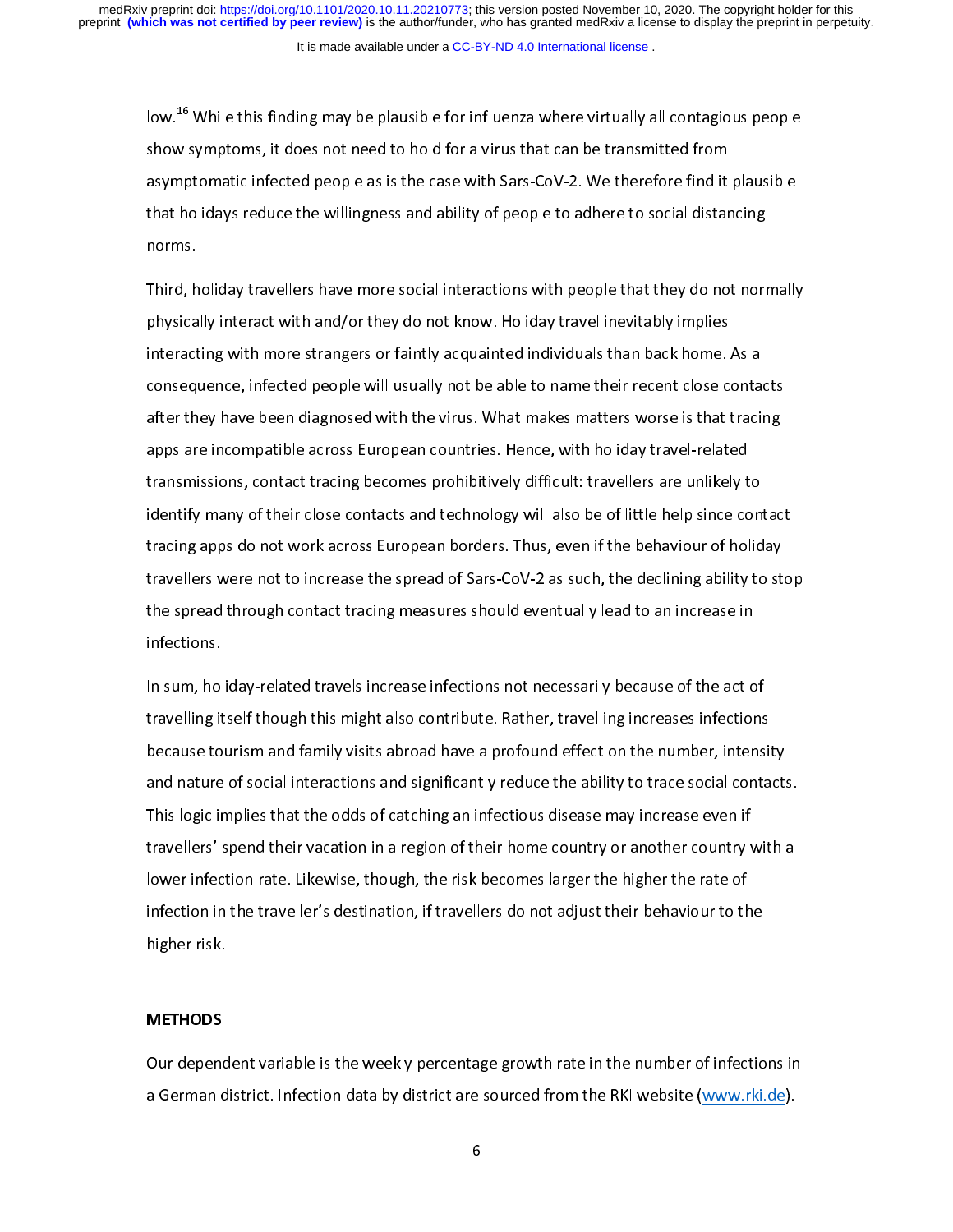#### It is made available under a [CC-BY-ND 4.0 International license](http://creativecommons.org/licenses/by-nd/4.0/) .

We also employ two explanatory variables that we model as conditioning the effect of<br>summer school holidays, namely a district's average taxable income in tens of thousands of Euros and the fractional share of foreigners amongst a district's resident population with data sourced from the regional database of the German statistical office (www.destatis.de). Due to lack of disaggregated data for these two variables, the twelve districts of Berlin are aggregated to one single city state district. Our sample then covers all 401 districts in Germany with the temporal dimension drawn from the period starting with the weekly growth rate to Wednesday 10 June (week 23) and terminating with the weekly growth rate to Wednesday 23 September (week 38). We deliberately define the week to end in a Wednesday rather than Sunday or Monday to avoid noise from occasional corrections made on Mondays or Tuesdays to compensate for under-reporting over the weekend. For each district, we analyse the period ranging from two weeks prior to the beginning of holidays to two weeks after the end of the holidays. Our panel thus has  $N=401$  districts and T=10 weeks equals 4010 observations. equals 4010 observations.

In Germany, the dates of the summer school holidays are chosen years in advance by each<br>of the 16 states in close consultation with each other. The intention is to reduce the probability and length of traffic jams on Germany's crowded motorways during the summer months. In each state, schools close for approximately six weeks. In 2020, the summer school holiday season began on June 22 in Mecklenburg-Vorpommern and ended September 9 in Baden-Württemberg. Hence, Germany spreads the holiday season over September 9 in Baden-Württemberg. Hence, Germany spreads the holiday season over

The average weekly growth rate of infections across all German districts over the entire<br>sample period is 2.70 percent with a standard deviation of 3.48 percent. In Germany as a whole, the number of new infections had been stable at around 500 per day until the end of July. In August, the number of daily infections begun to rise reaching approximately 1,500 new daily infections at the end of August and about 2,000 daily new infections at the end of September. This upward trajectory in infections in Germany coincides with the summer school holiday season. It is unlikely, however, that the return of rising infection numbers has been determined by school holidays alone. To isolate the predicted effects from other influences, we include a lagged dependent variable in the model that accounts for the  $\mu$  indicates, we include a lagged dependent variable in the model that accounts for the common trend in the data.  $^{17,18}$  Results are similar if we use an alternative approach for common trend in the data.<sup>+7,18</sup> Results are similar if we use an alternative approach for<br>-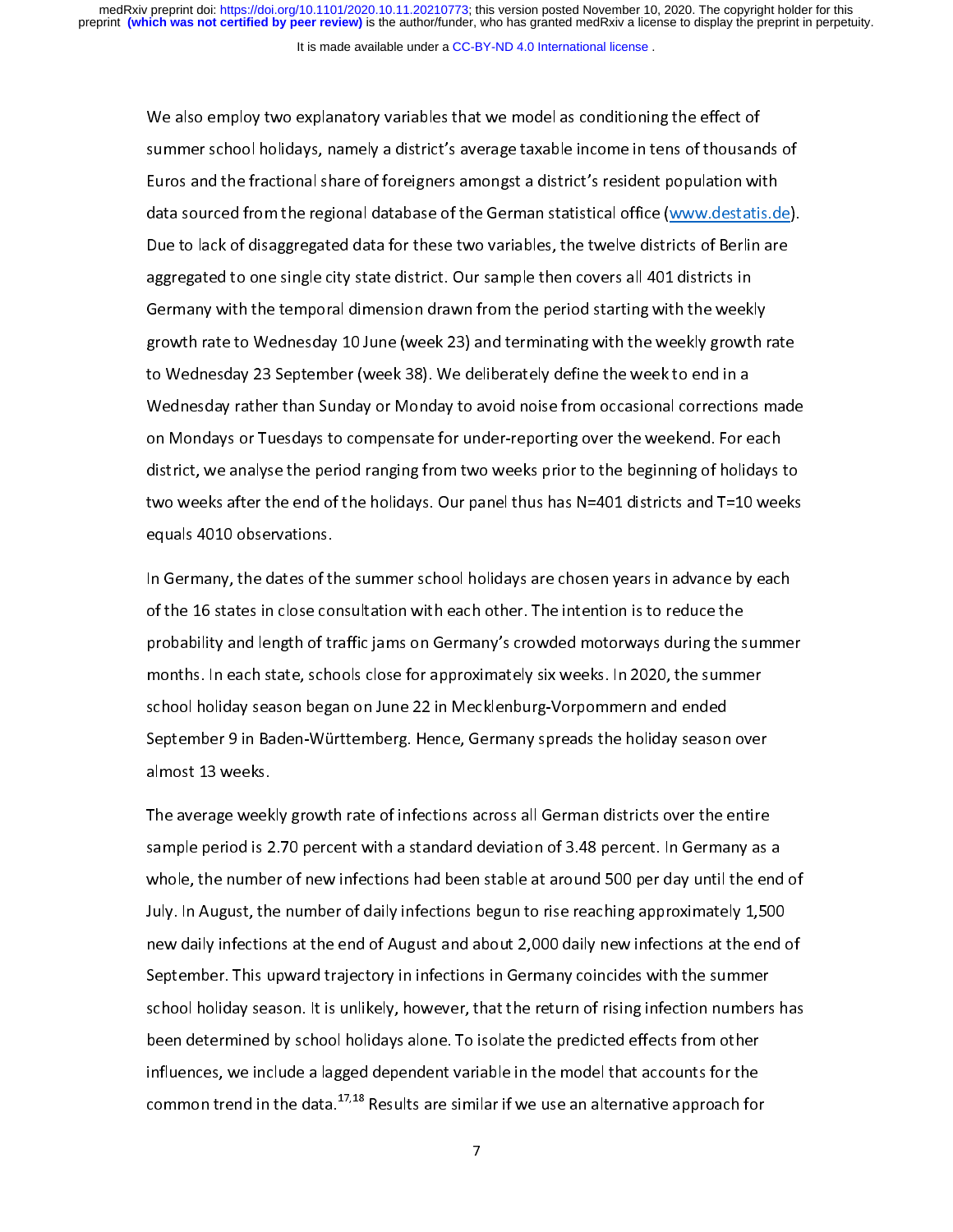taking out the common trend, such as an autoregressive model. This is a conservative<br>research strategy since part of this trend was most likely caused by returning holidaymakers. However, it is impossible to provide a precise estimate of the influence of holidays on the common trend because holiday travel was allowed in all states and all districts at all times, not just during school holidays. times, not just during school holidays.

Most of our estimation models are based on a specification with a dummy variable that is<br>set to 1 if a district is located in a state in which schools are on summer holidays in that week as well as a dummy variable for the two-week period after the holidays. This specification can be interpreted as a Chow-type model in which the dummy variables estimate whether there is a structural break between the holiday period as well as the period of two weeks after the holidays end, both relative to the period of two weeks before holidays begin, the presumed counterfactual.<sup>19,20</sup> We include a dummy variable for the period of two weeks after holidays officially end to capture the impact caused by late returners from holidays and to account for the incubation time which is estimated to be up to 2 weeks in some cases as well as potential delay in becoming tested. This relatively simple specification with two dummy variables only is handy for extensions where we allow their effect to vary by state and allow their effect to be conditioned by two district-level variables that are likely to impact on the number of holiday-related travels undertaken from each district (on which more below). It is not an optimal specification however given it presumes the effect to be constant within the holiday period. Empirical evidence suggests presumes the effect to be constanted within the holiday period. Enpiriod evidence suggests that the average length of holiday stay of German tourists is about 12-14 days.  $^{21}$  Therefore that the average length of holiday stay of German tourists is about 12-14 days.<sup>21</sup> Therefore,<br>one should expect that infections should start to rise only about 2 to 4 weeks after the one should expect that infections should start to rise only about 2 to 4 weeks after the<br>beginning of the school holidays. Therefore, we will also present results from a more appropriately specified model that allows the effect of the holiday period to vary week-byappropriately specified model that allows the effect of the holiday period to vary week-by-

We include district fixed effects to absorb any variation across districts that is time-invariant<br>such as demographic, geographic and socio-economic factors that render some districts more generally exposed to the pandemic than others.<sup>22</sup> Since potential control variables come from annual data, they are time-invariant for the specific panel structure we have. These time-invariant variables are perfectly collinear with the district fixed effects and we therefore cannot estimate their effect in a district fixed effects model. They can however therefore cannot estimate their effect in a distribution effect in a distribution  $\mathcal{F}_{\mathcal{F}}$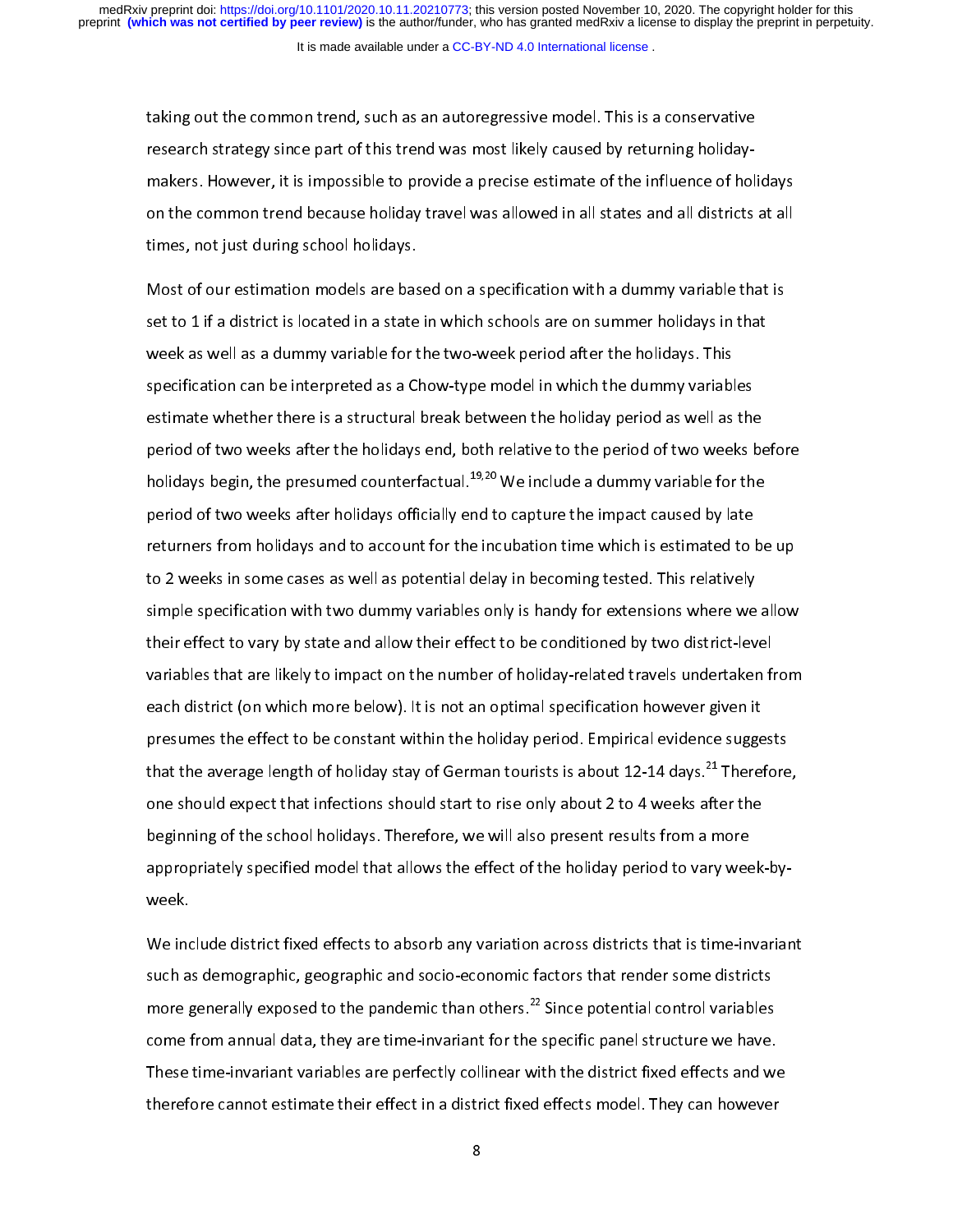condition the effect of the time-varying school holidays variables, as we do in one model<br>employing average taxable income and the share of foreigners amongst a district's resident population as conditioning variables. We cluster standard errors on districts. If we additionally apply two-way clustering of standard errors also by states results are hardly affected (results not reported). affected (results not reported).

We test three hypotheses. First, school holidays have a positive effect on the infection<br>growth rate in a district. Second, the later parts of any given holiday season should have a larger effect than its earlier parts given that there is a delay until holiday travellers return home and given infections are on the rise in practically all holiday travel destinations, both within and outside Germany, thus increasing the risk of catching the virus as the holiday season proceeds. Third, school holidays will have a stronger effect on the infection growth rate in districts that are richer on average and in which a larger share of the resident population are foreigners. Richer people can afford better to go on holiday for longer and foreign citizens are likely to use the holiday season for returning to their home country for family visits (possibly in addition to taking other holidays) not least because the lockdown in the spring prevented most of them from seeing family abroad over the Easter holiday  $t_{\rm{ref}}$  of the spring family above the Easter holiday  $\frac{1}{2}$  abroad  $\frac{1}{2}$ period.<sup>23</sup>

# RESULTS

In table 1 we first of all report results on a dummy variable that is set to 1 if a district is<br>located in a state in which schools are on summer holidays in that week as well as a dummy variable for the two-week period after the holidays (model 1). We find that the summer school holiday weeks are on average predicted to increase the infection growth rate by 0.72  $(95\%$  CI 0.41-1.03) percentage points relative to the period before holidays, consistent with our first hypothesis. The two-week period after holidays end is predicted to increase the weekly infection rate by 1.96 (95% CI 1.56-2.35) percentage points. we have the  $\mathcal{L}$  infection rate by  $\mathcal{L}$ .

Model 1, which pools all holiday weeks together, masks that the effect is likely to vary and<br>to increase over the holiday period. Model 2 is more appropriately specified as it allows the effect of the holiday season to vary week-by-week. We find that the effect increases in later weeks of the school holidays. The effect is essentially zero in the first two weeks, rises from we have school holidays. The school holiday  $\mathcal{L}$  is essentially zero in the first two weeks, rises from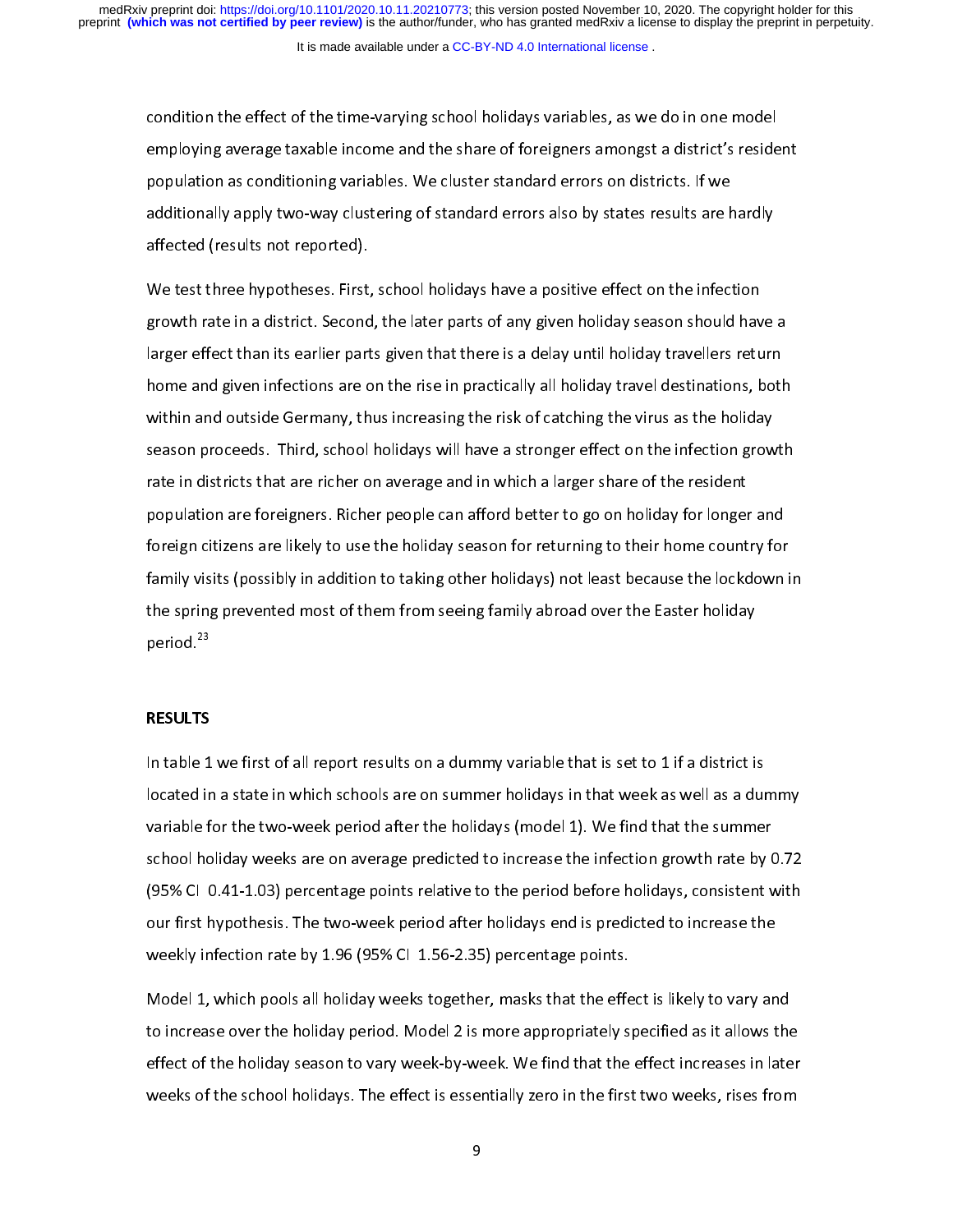It is made available under a [CC-BY-ND 4.0 International license](http://creativecommons.org/licenses/by-nd/4.0/) .

week three onwards, becomes statistically significant from week four onwards and then<br>increases to 1.91 (95% CI-1.44-2.38) percentage points in week 6. increases to  $1.91$  (95% CI 1.44-2.38) percentage points in week 6.44-2.38) percentage points in week 6.44-2.38

| Table 1. School Hollaay Effects, Poolea and Time-varying |                   |                    |  |  |  |
|----------------------------------------------------------|-------------------|--------------------|--|--|--|
|                                                          | m1                | m <sub>2</sub>     |  |  |  |
|                                                          |                   |                    |  |  |  |
| Infection growth rate $(t-1)$                            | 0.256             | 0.227              |  |  |  |
|                                                          | $(0.215 - 0.298)$ | $(0.175 \t 0.279)$ |  |  |  |
|                                                          |                   |                    |  |  |  |
| summer school holidays dummy                             | 0.724             |                    |  |  |  |
|                                                          | $(0.414 - 1.033)$ |                    |  |  |  |
| 2 weeks after summer school holidays dummy               | 1.957             |                    |  |  |  |
|                                                          | $(1.563 - 2.352)$ |                    |  |  |  |
| 1 <sup>st</sup> week of summer school holidays           |                   | 0.0669             |  |  |  |
|                                                          |                   | $(-0.341 - 0.475)$ |  |  |  |
| 2 <sup>nd</sup> week of summer school holidays           |                   | 0.0356             |  |  |  |
|                                                          |                   | $(0.367 - 0.296)$  |  |  |  |
| 3 <sup>rd</sup> week of summer school holidays           |                   | 0.284              |  |  |  |
|                                                          |                   | $(0.0759 - 0.644)$ |  |  |  |
| 4 <sup>th</sup> week of summer school holidays           |                   | 1.027              |  |  |  |
|                                                          |                   | $(0.618 - 1.436)$  |  |  |  |
| 5 <sup>th</sup> week of summer school holidays           |                   | 1.257              |  |  |  |
|                                                          |                   | $(0.830 - 1.683)$  |  |  |  |
| 6 <sup>th</sup> week of summer school holidays           |                   | 1.905              |  |  |  |
|                                                          |                   | $(1.435 \t2.375)$  |  |  |  |
|                                                          |                   |                    |  |  |  |
| 1 <sup>st</sup> week after summer school holidays        |                   | 2.138              |  |  |  |
|                                                          |                   | $(1.641 - 2.636)$  |  |  |  |
| 2 <sup>nd</sup> week after summer school holidays        |                   | 1.945              |  |  |  |
|                                                          |                   | $(1.469 - 2.421)$  |  |  |  |
| Observations                                             | 4,010             | 4,010              |  |  |  |
| R-squared                                                | 0.139             | 0.171              |  |  |  |
| Number of districts                                      | 401               | 401                |  |  |  |
|                                                          |                   |                    |  |  |  |

Table 1, School Holiday Effects, Rooled and Time vanuing

The coefficients of the first and the second week after school holidays finish show that the<br>increases in infection growth brought about by the school holidays do not disappear but essentially remain the same as in week 6. In terms of substantive importance of this finding, 1.91 (95% CI 1.44-2.38) percentage points toward the end of the holiday season equates to 48.7 (95% CI 36.6-60.6) percent of the average growth rate across German districts during their sixth week of holidays, which is higher than the average growth rate during the entire sample period and therefore represents the more appropriate benchmark against which the sample period and therefore represents the more appropriate benchmark against which the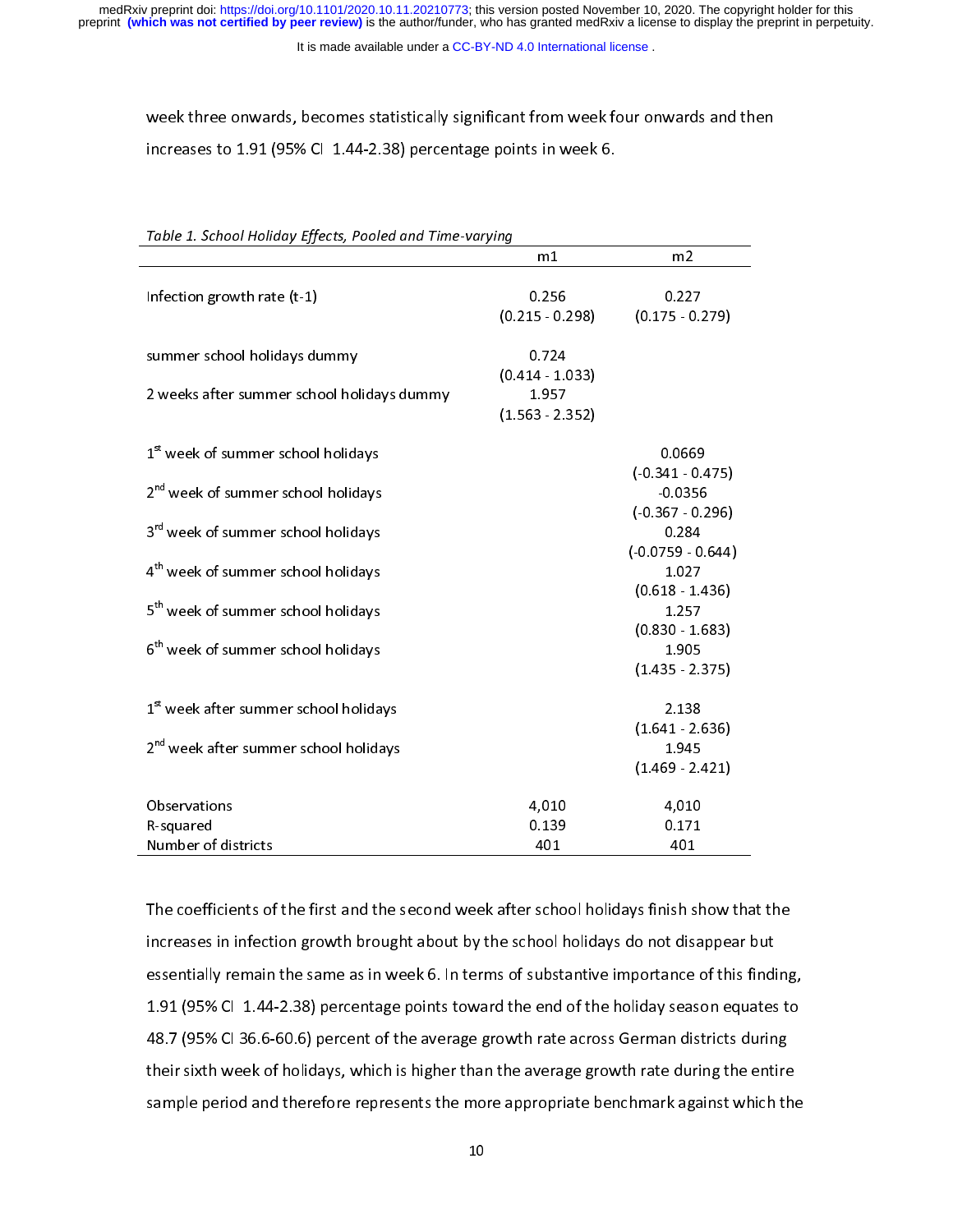It is made available under a [CC-BY-ND 4.0 International license](http://creativecommons.org/licenses/by-nd/4.0/) .

substantive effect size should be assessed so as not to over-state it. For the first and second<br>week after holidays, the equivalent computation would suggest effects that equate to 49.5 (95% CI 40.0-61.0) and 46.1 (95% CI 34.8-57.4) of the average weekly growth rate in those (95% CI 40.0-61.0-61.1) and 46.1 (95% CI 34.8-57%) CI 34.8-57.59. The average weeks.

| m3                          | during school holidays | after school holidays |  |  |
|-----------------------------|------------------------|-----------------------|--|--|
| Infection growth rate (t-1) |                        | 0.246                 |  |  |
|                             |                        | $(0.202 - 0.290)$     |  |  |
| Lower Saxony                | 2.033                  | 0.200                 |  |  |
|                             | $(1.392 - 2.674)$      | $(0.135 - 0.266)$     |  |  |
| Baden-Württemberg           | 1.178                  | 1.536                 |  |  |
|                             | $(0.743 - 1.613)$      | $(1.039 - 2.033)$     |  |  |
| Bavaria                     | 1.118                  | 1.213                 |  |  |
|                             | $(0.835 - 1.401)$      | $(0.932 - 1.493)$     |  |  |
| Schleswig-Holstein          | 1.116                  | 0.168                 |  |  |
|                             | $(0.672 - 1.559)$      | $(0.101 - 0.234)$     |  |  |
| Bremen                      | 0.938                  | 0.339                 |  |  |
|                             | $(0.458 - 1.418)$      | $(0.0234 - 0.654)$    |  |  |
| Hesse                       | 0.845                  | 0.571                 |  |  |
|                             | $(0.230 - 1.460)$      | $(0.396 - 0.746)$     |  |  |
| Saxony                      | 0.799                  | 0.209                 |  |  |
|                             | $(0.379 - 1.220)$      | $(0.0793 - 0.338)$    |  |  |
| Saxony-Anhalt               | 0.703                  | 0.0300                |  |  |
|                             | $(-0.233 - 1.638)$     | $(-0.0327 - 0.0927)$  |  |  |
| Thüringen                   | 0.593                  | 0.0591                |  |  |
|                             | $(-0.0584 - 1.245)$    | $(-0.00511 - 0.123)$  |  |  |
| Rhineland-Palatinate        | 0.329                  | 0.255                 |  |  |
|                             | $(-0.331 - 0.990)$     | $(0.170 - 0.341)$     |  |  |
| Saarland                    | 0.171                  | 0.0828                |  |  |
|                             | $(-0.612 - 0.954)$     | $(0.00638 - 0.159)$   |  |  |
| Mecklenburg-Vorpommern      | $-0.290$               | 0.381                 |  |  |
|                             | $(-1.614 - 1.034)$     | $(0.0665 - 0.696)$    |  |  |
| North Rhine-Westphalia      | $-0.352$               | 0.137                 |  |  |
|                             | $(-2.222 - 1.519)$     | $(-0.0603 - 0.334)$   |  |  |
| Brandenburg                 | $-1.123$               | 0.0241                |  |  |
|                             | $(-2.389 - 0.144)$     | $(-0.416 - 0.464)$    |  |  |
| Observations                | 4,010                  |                       |  |  |
| R-squared                   | 401                    |                       |  |  |
| <b>Number of districts</b>  | 0.163                  |                       |  |  |

Table 2. School Holiday Effects, Varying by State

In model 3, reported in table 2, we also in the structural and state-book, state-by-state-but<br>In table 2, we also to vary state but to vary state but the state but to vary state but the state but the simple revert back to the simple Chow-type structural break model with only two dummy variables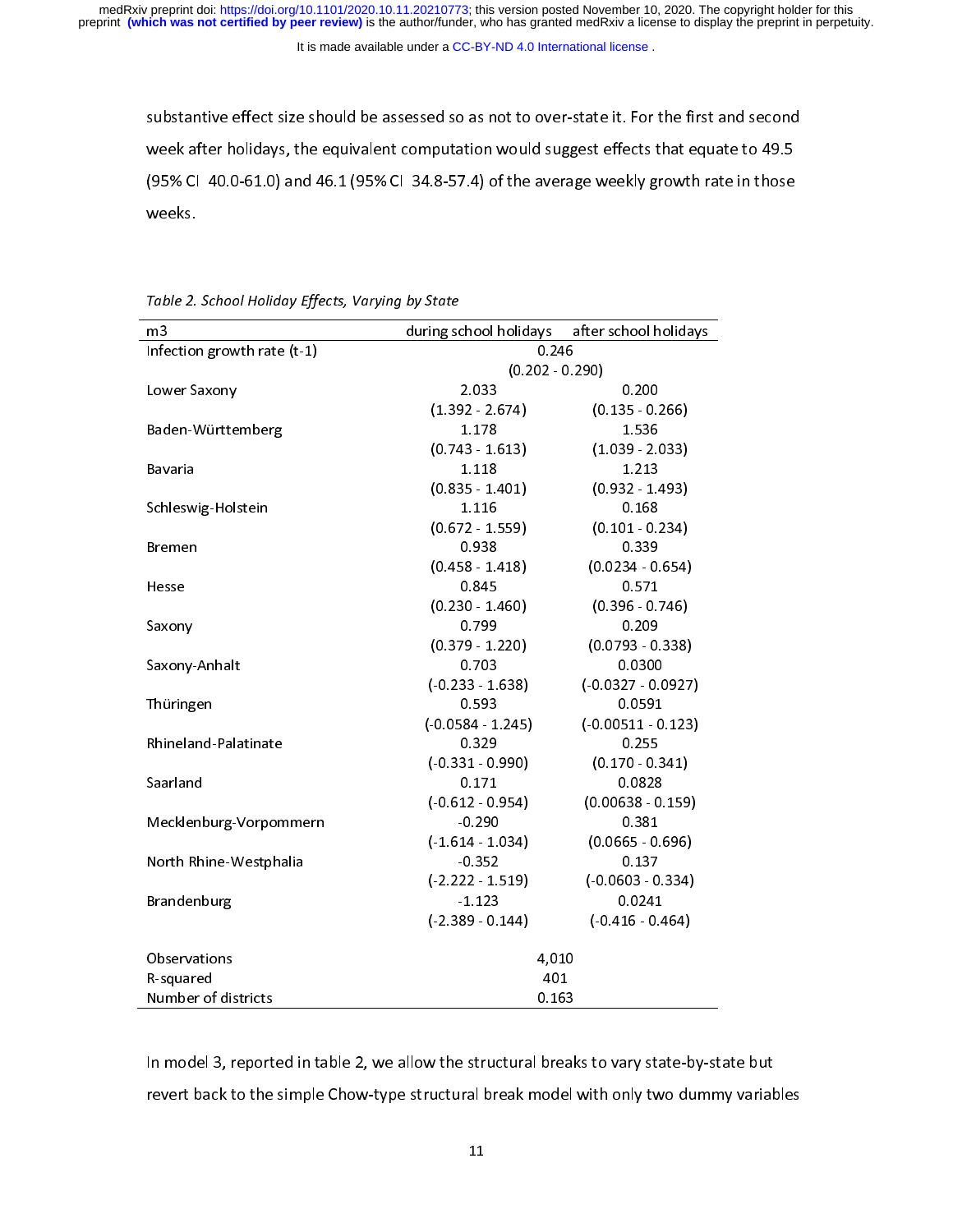per state as otherwise we would have to report or visualize well over a hundred coefficients.<br>We exclude the two states of Hamburg and Berlin since both are counted as consisting of only one district in our data, which would result in unreliable estimates in a district fixed effects specification. Table 2, in which we sort states by the point estimate of the holiday period dummy variable, shows large variation in the holiday effect on infection growth rates across districts in different German states. Overall, we find that richer states are more likely to show relatively large effects, and we find that the increase in infections associated with the holiday season tends to be larger in the Western German states than in the Eastern German states. Looking state by state, we find a statistically significant effect of the holiday period or the two-week period after the end of holidays or of both in 10 of the 14 states period or the two-week period after the end of holidays or of holidays or of holidays or of the 11 of the 14 states or of the 14 states or of the 14 states or of the 14 states or of the 14 states or of the 14 states or of

Only districts in Thüringen, Saxony-Anhalt and Brandenburg, all located in the East, and states have low and slowly but linearly rising growth rates in infection numbers and therefore exhibit no significant holiday effects. In contrast, North Rhine-Westphalia had high infection rates and growth rates above 4 percent already before the holidays begun due to super-spreader events in a slaughterhouse of the Tönnies company in the districts of Gütersloh and Warendorf with no further acceleration during the holiday period. These events have reduced the estimate of holiday-related growth in infections for this state because the very strong decline of new infections in these two districts after containment measures were put in place locally compensates for the holiday-related increase in the growth rate of infections in all other districts of North Rhine-Westphalia. In fact, if we drop the two districts of Gütersloh and Warendorf from the estimations then both coefficients of the holiday and post-holiday periods become statistically significantly positive for this state. the holiday and post-holiday periods become statistically significantly positive for this state.

Figures 1a and 1b show cumulative infection numbers (blue line – left scale) and the between day 167 and day 267 of 2020 for two states, namely Bavaria, the richest German state bar the two city states of Bremen and Hamburg, and Saxony-Anhalt, the state with the lowest average per capita income. As Model 3 has shown, the holiday season was associated with a significant increase in infections in Bavaria, while we did not find a significant increase in infections relative to the trend in Saxony-Anhalt. Figures 1a and 1b significant increase in infections relative to the trend in Saxony-Anhalt. Figures 1a and 1b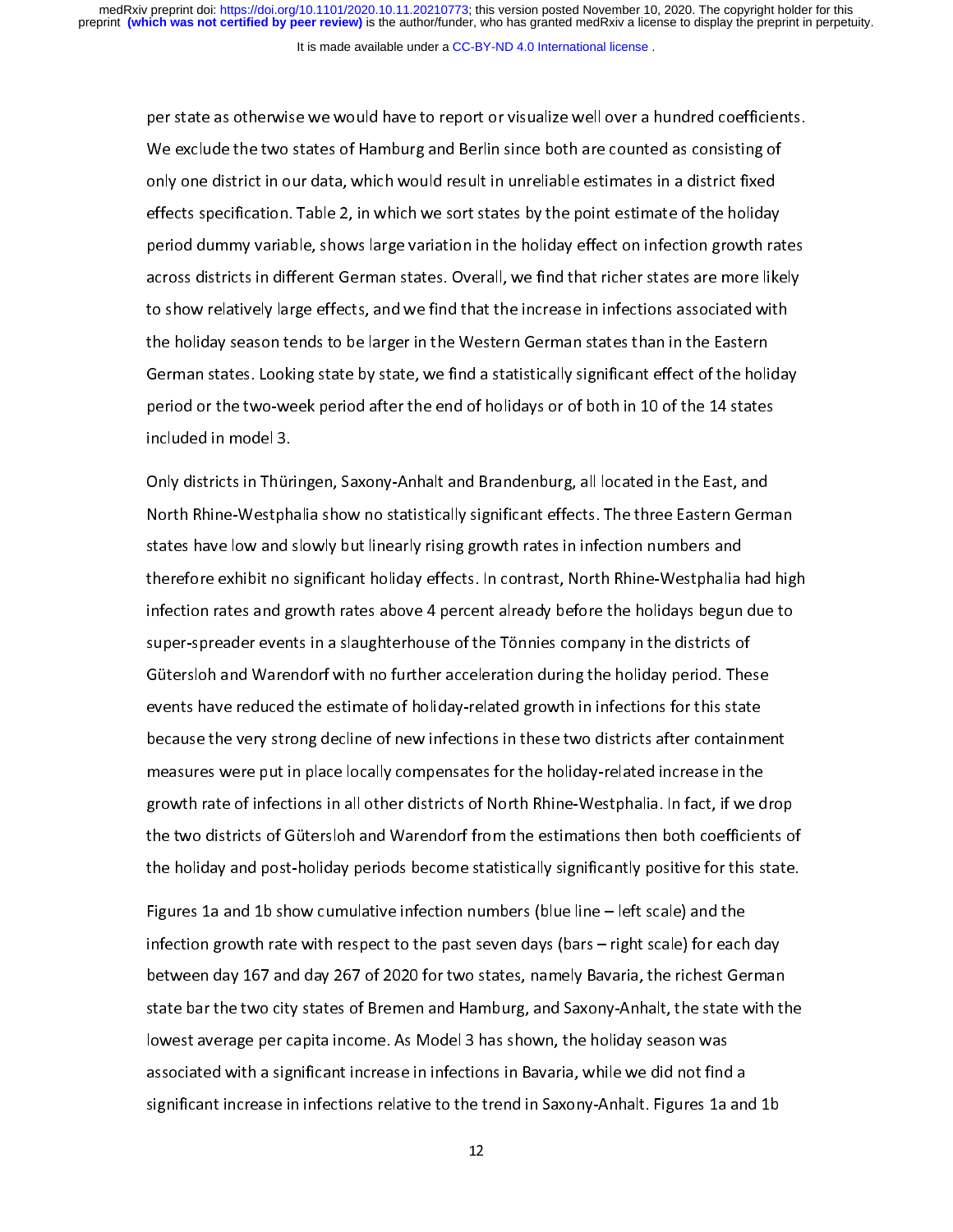support and illustrate these findings from our regression analysis. The boundaries of the<br>grey-shaded area indicate the first and the last day of school holidays. Even without econometric controls for the common trend in the data, one can see a structural break in Bavaria's infection dynamics but no such structural break for Saxony-Anhalt.

Bavaria's growth rate in infections is slowly increasing from about 0.4 percent on day 167 to about 1 percent on the day its summer holidays started. Two weeks later, when holidaymakers began to return, the growth rate still stood at 1.06 percent (day 226), but quickly rose to 3.87 percent on day 237. We find no such effect for Saxony-Anhalt. This state had a short outbreak of infections in mid-June, with the infection growth rate afterwards first falling to below 1 percent and then starting to climb almost linearly over the summer, with no obvious structural break triggered by the beginning of the school holidays.  $\sim$  obvious structural break triggered by the beginning of the school holidays.





Figure 1b: School Holidays and Infections in Saxony-Anhalt

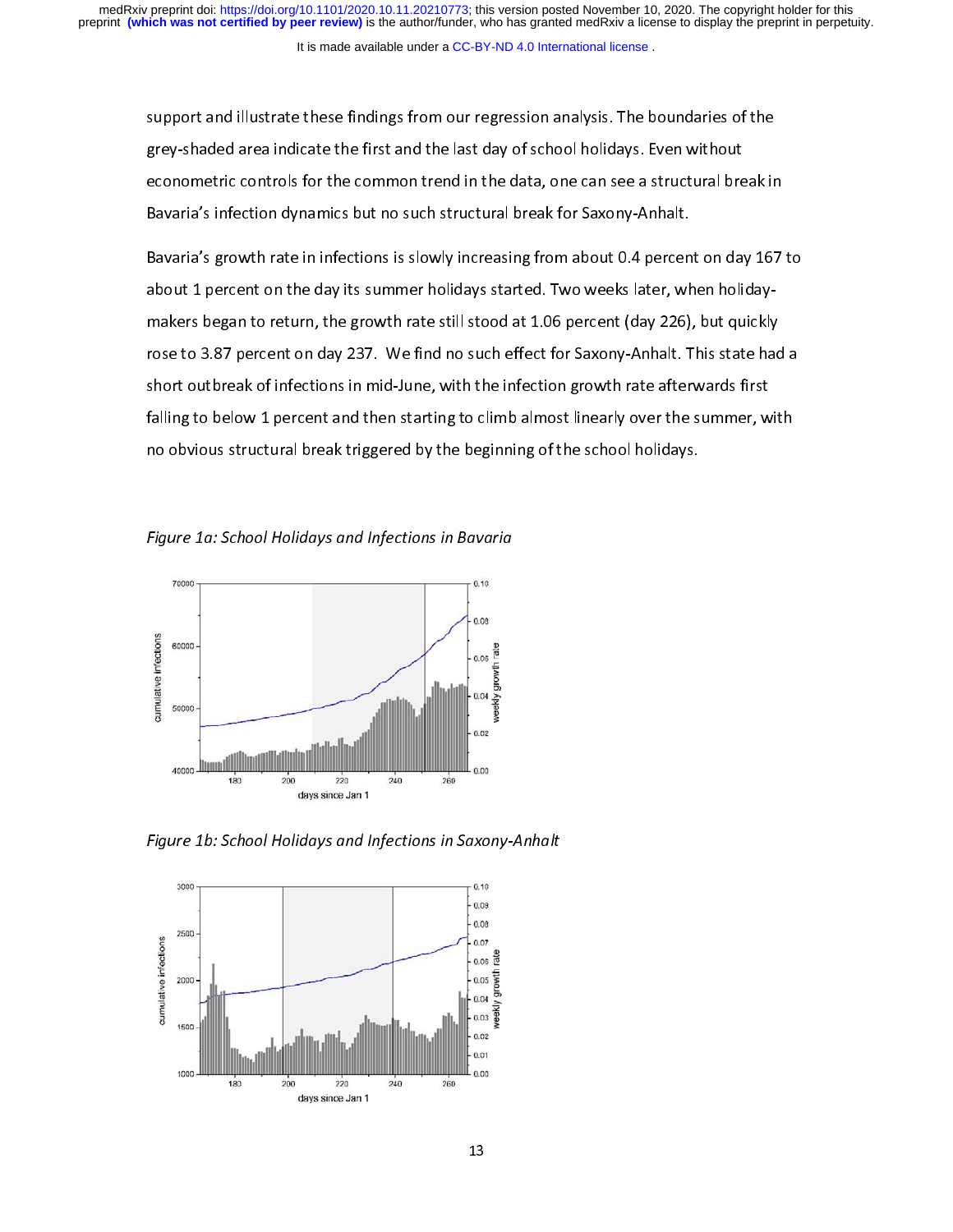It is made available under a [CC-BY-ND 4.0 International license](http://creativecommons.org/licenses/by-nd/4.0/) .

Saxony-Anhalt and Bavaria differ in many respects. Bavaria is richer, more industrial, more of summer school holidays and the two-week period after holidays to be conditioned by one or both of two variables, namely by average taxable income in a district as well as by the share of foreigners amongst a district's residents. These variables are time-invariant for our sample, therefore we cannot estimate coefficients for these variables themselves in a model with district fixed effects. However, we can estimate the conditioning effect of these variables on the time-varying holiday variables. variables on the time-varying holiday variables.

|                                          | m4                    | m <sub>5</sub>      | m6                    |
|------------------------------------------|-----------------------|---------------------|-----------------------|
|                                          |                       |                     |                       |
| infection growth rate $(t-1)$            | 0.255                 | 0.251               | 0.251                 |
|                                          | $(0.213 \cdot 0.296)$ | $(0.209 - 0.294)$   | $(0.208 - 0.293)$     |
| Summer school holidays dummy             | $-0.669$              | 0.391               | $-0.627$              |
|                                          | $(1.794 - 0.456)$     | $(-0.0131 - 0.796)$ | $(1.735 \cdot 0.480)$ |
| post-holidays dummy                      | 0.107                 |                     | 0.0335                |
|                                          | $(0.0223 - 0.191)$    |                     | $(0.0463 - 0.113)$    |
| holidays dummy *tax. income p.c.         | 0.0770                |                     | 0.0664                |
|                                          | $(0.0126 - 0.141)$    |                     | $(0.00400 - 0.129)$   |
| post-holidays dummy * tax. income p.c.   | 0.0333                | 0.836               | 0.322                 |
|                                          | $(1.483 - 1.550)$     | $(0.288 \t1.383)$   | $(1.147 \cdot 1.791)$ |
| holidays dummy*share foreign residents   |                       | 3.031               | 1.393                 |
|                                          |                       | $(-0.467 - 6.530)$  | $(1.824 - 4.609)$     |
| post-holidays dummy*share foreign resid. |                       | 10.23               | 9.405                 |
|                                          |                       | $(5.489 - 14.97)$   | $(4.856 - 13.95)$     |
|                                          |                       |                     |                       |
| Observations                             | 4,010                 | 4,010               | 4,010                 |
| Number of districts                      | 401                   | 401                 | 401                   |

Table 3. The Conditioning Effect of Average Taxable Income and of the Share of Foreign Residents

Model 4, reported in table 3, shows a positive and statistically significant interaction effect two-week post-school holiday period. Model 5, also reported in table 3, shows a positive and statistically significant interaction effect between the share of foreigners amongst a district's residents and the post-holiday period dummy. The two conditioning variables are correlated at  $r = 0.44$  with each other. In model 6 we include interaction effects with both taxable income per capita and the share of foreigners amongst a district's residents. The conditioning effects are rather similar in model 6 as they were in models 4 and 5, except the conditioning effects are rather similar in model 6 as they were in models 4 and 5, except the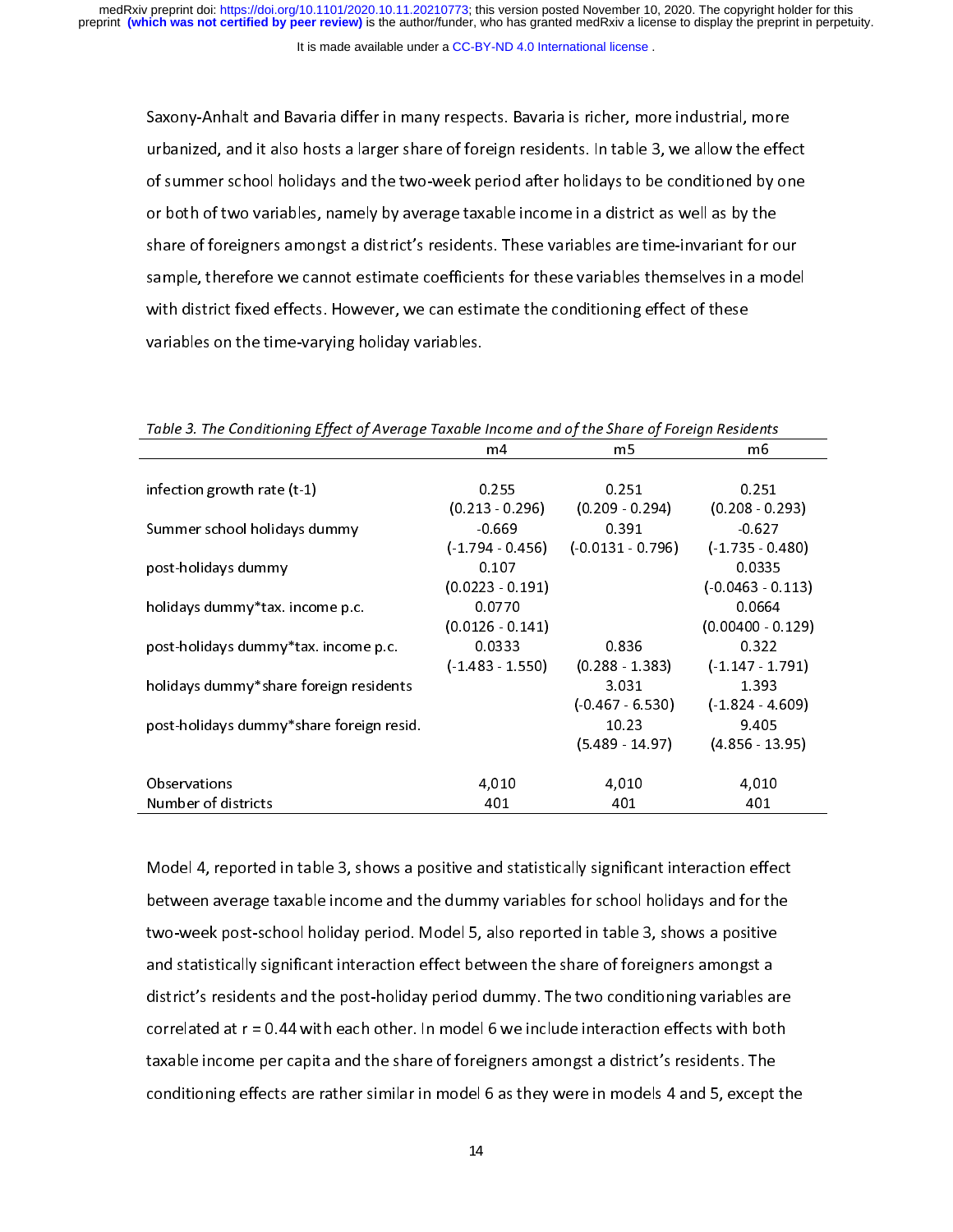one between the post-holiday dummy variable and taxable income per capita is no longer<br>statistically significant. In substantive terms, the results from model 6 imply that the effect of the holiday period is almost eleven times stronger in the richest than in the poorest districts (1.73 as opposed to 0.16 percentage point increase), while the effect of the twoweek post-holiday period is almost ten times stronger in districts with the highest share of foreign residents than those with the lowest share  $(4.25$  as opposed to 0.44 percentage foreign residents than those with the lowest share (4.25 as opposed to 0.44 percentage).<br>point increase). point increase).<br>The increase of the contract of the contract of the contract of the contract of the contract of the contract o

## DISCUSSION

We have analysed the association between summer school holidays and the weekly growth<br>rate of Sars-CoV-2 infections in German districts. We have argued that the holiday season increases infections because both domestic and international vacations as well as family visits abroad have a profound effect on the number, intensity and nature of social interactions and significantly reduce the ability of public health authorities to trace close contacts of infected holiday-makers. contacts of infected holiday-makers.

While infection numbers probably would have gone up to some extent in the counterfactual<br>case of no summer holidays because large parts of the population have become tired of social distancing, we have found a substantively important increase in the growth rate of infections associated with the holiday season. Disaggregating the effect week-by-week, we find that the effect increases over the holiday period, becoming statistically significant from week 4 onwards and not reverting back to the growth rate from before the holiday period in the two weeks after holidays end. We have found that by the end of the holiday period the estimated effect equates to 48.7 (95% CI 36.6-60.6) percent of the average growth rate across German districts during their respective final week of holidays and to 49.5 (95% CI 40.0-61.0) and 46.1 (95% CI 34.8-57.4) of the average growth rate during their respective first two weeks after holidays end. Despite being based on a research design that captures the effect of holidaying both within and outside Germany, our central estimates are only slightly higher than the maximum of cases reported to the RKI during Germany's holiday season for which a country abroad is stated as the most likely place of infection, which reach a maximum of around 49 percent in week 35 in mid-August with close to 45 percent reach a maximum of around 49 percent in week 35 in mid-August with close to 45 percent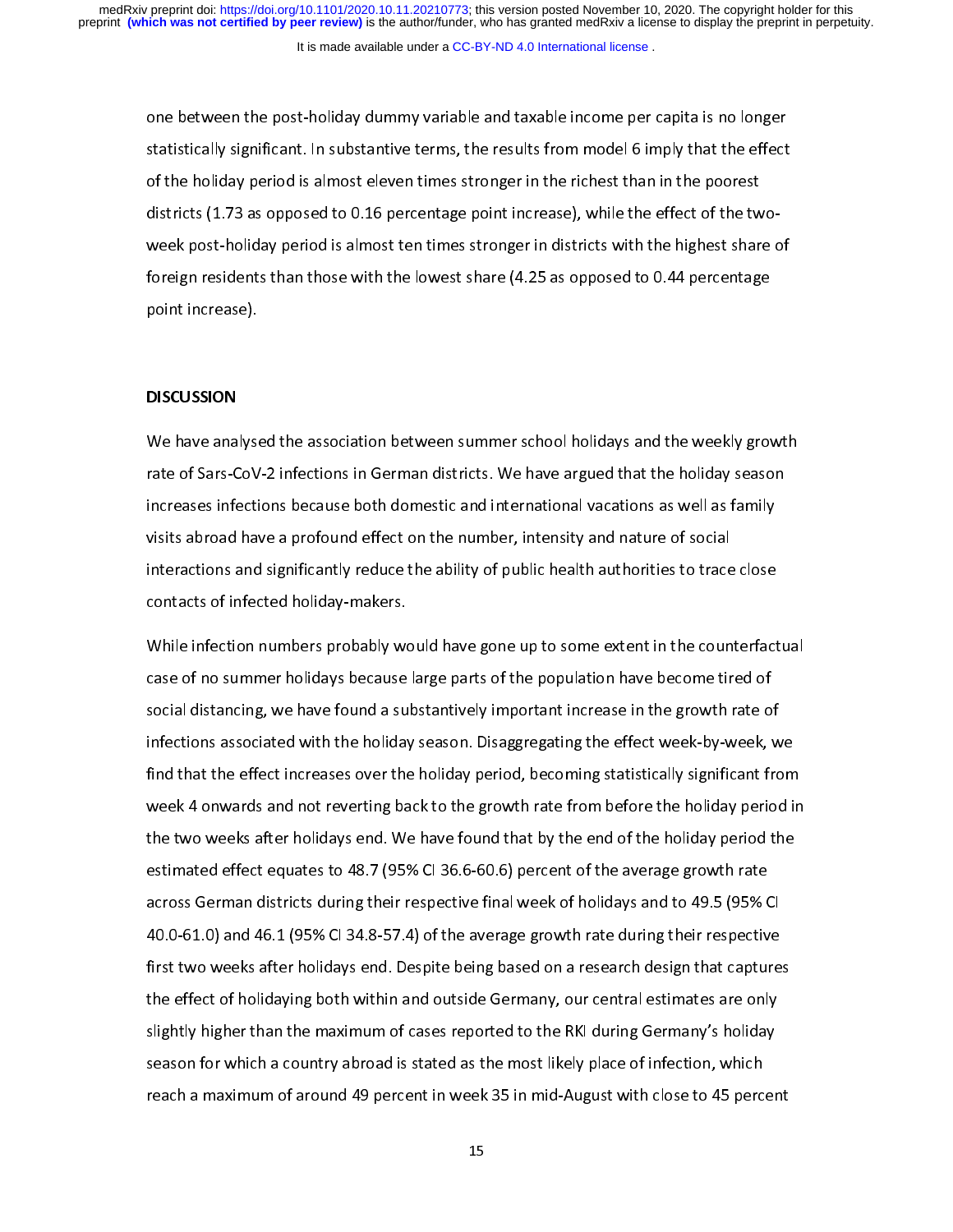in the two weeks either side of this maximum. It is interesting to see that two very different<br>approaches produce quite similar estimates. approaches produce quite similar estimates.

Beyond reporting evidence in support of the claim that holidays increase infections on<br>average, we have explored how the effect differs across German states and have shown that there are statistically significant structural breaks in the growth rate of infections in at least 10 of the 14 German states with more than one district in our dataset. The stronger effects take place in the Western German states. In fact, those without a statistically significant structural break are all located in Eastern Germany with the exception of North Rhine-Westphalia which is however an outlier due to a very large local outbreak before the holiday season. Two main hypothesised reasons for this heterogeneity across German states were that the states with a stronger effect consist of districts that tend to be both richer and have a larger share of foreign residents amongst their population, both of which spurs holidayrelated travel. Corroborating this, we have shown that the higher is per capita income and the higher the share of foreigners in a district, the larger the increases in the growth rate of infections. This would result in higher than average effects for Hamburg, Baden-Württemberg, Bavaria and Hesse, all of which are dominated by districts with above average income and an above average resident share of foreigners, and lower than average effects for each single state in Eastern Germany, with the exception of Berlin, which are all relatively poor (by German standards) and have a low share of foreigners amongst their  $r$  poor (by German standards) and have a low share of  $\mathcal{S}$  and have a low share of foreigners among the intervals the intervals of  $\mathcal{S}$ 

There are important limitations to our research design. First, there are the well-known than district-level data. We had to resort to district-level data since data on individuals across Germany do not exist. In an ideal world, one would be able to trace back infections to individual behaviours during holidays. However, the necessary data do not exist and  $-\frac{1}{2}$  due to privacy protection policies – cannot be collected. Second, we can only capture the effect of holiday-related travels triggered by public summer school holidays. Families with children of school-age in particular are dependent on school holidays for their holiday travel and the same holds for the employees of firms that close down for company holidays over the summer school holiday period. Thus, the majority of holiday travels will take place during school holidays. Yet, not all of holiday-related travel takes place during school holidays, school holidays. Yet, not all of holiday-related travel takes place during school holidays,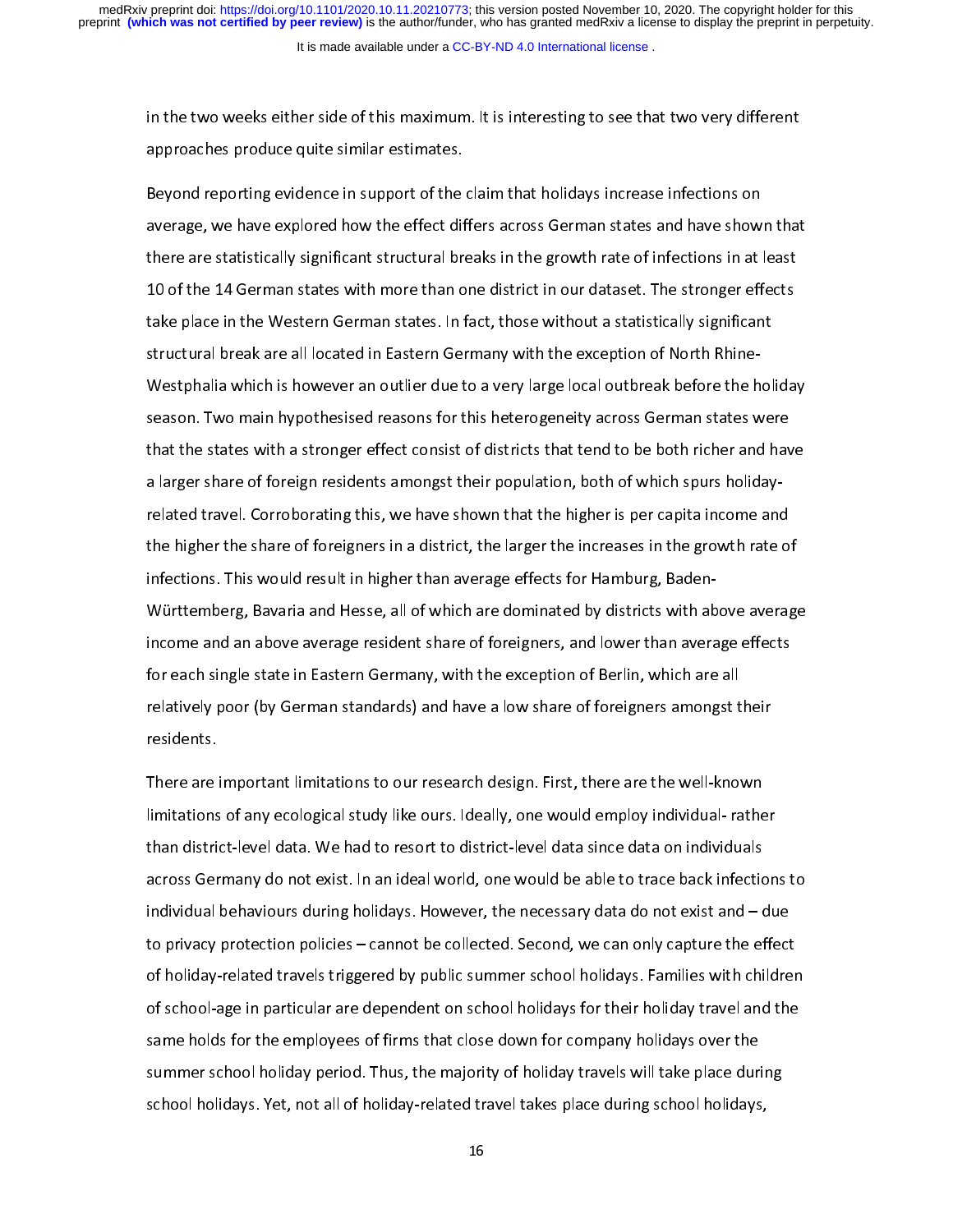It is made available under a [CC-BY-ND 4.0 International license](http://creativecommons.org/licenses/by-nd/4.0/) .

which potentially biases downwards our estimate of the effect of holiday-making on Sars-CoV-2 infection.

# **CONCLUSION**

Summer school holidays have substantially contributed to the rise in infections in Germany.<br>These holiday effects were entirely predictable and yet public health authorities largely failed to mitigate the impact. Of course, notwithstanding the fact that Germany like other countries imposed travel restrictions with scant regard to international health regulations in the spring of 2020,<sup>24</sup> it would not have been realistic for either the German federal government or state governments to implement let alone enforce prohibitions on holidayrelated travel over the summer. However, neither the federal nor the state governments systematically kept reminding travellers of the importance of maintaining social distancing and keeping track of close contacts. Doing so may have been futile anyway but they did not prepare to deal with the predictable rapid increase in infections either. What they could and arguably should have done was to significantly drive up testing facilities to compensate for the increase in infections and the reduced contact tracing capabilities. Eventually, Germany did increase testing capacities, but this came too late to prevent the significant increase in the growth rate of infections. Governments should also improve digital tracing capabilities both within their territories but more importantly across borders if they wish to avoid travel restrictions.<sup>25</sup> Germany in principle has a good tracing system being built on local infrastructure but the best tracing system cannot operate if infected individuals cannot recall with whom they had close contact during their holidays.<sup>26</sup> With holiday-related travel, it becomes essential that public health authorities can trace the close contacts infected people have had with those they normally do not socially interact with. people have had with those they normally do not socially interact with.

## **REFERENCES**

- 1. Anzai A, Kobayashi T, Linton NM, Kinoshita R, Hayashi K, Suzuki A, Yang Y, Jung SM, exportation dynamics of novel coronavirus infection (COVID-19). Journal of clinical medicine.  $2020$  Feb;  $9(2)$ : 601.
- 2. Gonne N, Hubert O. Spatial distancing: air traffic, COVID-19 propagation, and the  $\mathcal{L}$  distance n, Hubert O. Spatial distance  $\mathcal{L}$  propagation, and the theory propagation, and the theory propagation, and the theory propagation, and the theory propagation, and the theory propagation, and the the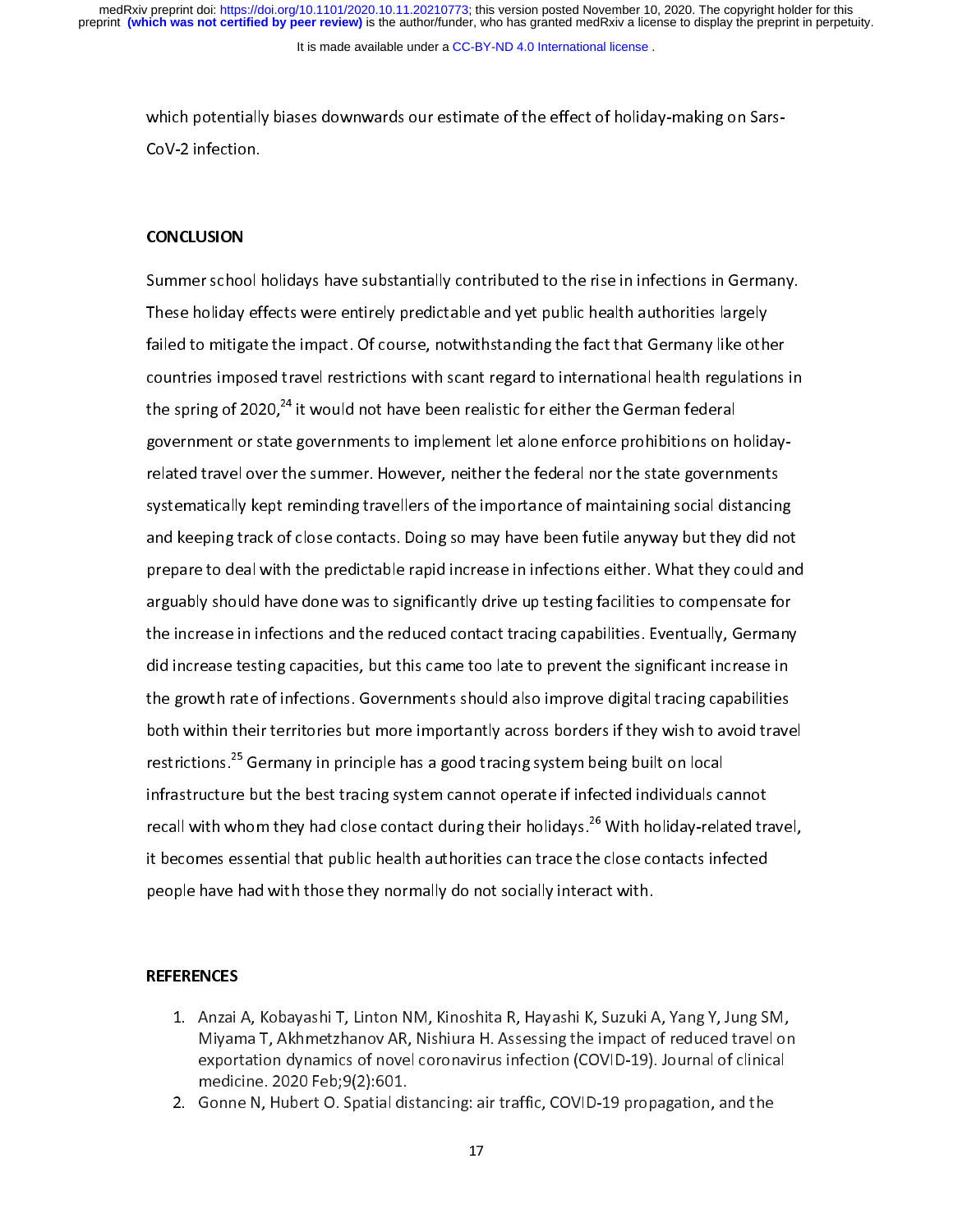- cost efficiency of air travel restrictions. Covid Economics. 2020;24:111-25. The risk of COVID-19 transmission in train passengers: an epidemiological and modelling study. Clinical Infectious Diseases. 2020 Jul 29.
- 4. Schwartz KL, Murti M, Finkelstein M, Leis JA, Fitzgerald-Husek A, Bourns L, Meghani H, Saunders A, Allen V, Yaffe B. Lack of COVID-19 transmission on an international flight. CMAJ. 2020 Apr 14; 192(15): E410-.
- 5. Ewing A, Lee EC, Viboud C, Bansal S. Contact, travel, and transmission: The impact of winter holidays on influenza dynamics in the United States. The Journal of infectious diseases. 2017 Mar 1;215(5):732-9.
- 6. Borgonovi F, Andrieu E. Bowling together by bowling alone: Social capital and Covid-19. Covid Economics. 2020 May 13;17:73-96.
- 7. Bartscher AK, Seitz S, Slotwinski M, Siegloch S, Wehrhöfer N. Social capital and the spread of Covid-19: Insights from European countries. CESIfo working paper 8346.
- 8. Akian M, Ganassali L, Gaubert S, Massoulié L. Probabilistic and mean-field model of COVID-19 epidemics with user mobility and contact tracing. arXiv preprint arXiv: 2009.05304. 2020 Sep 11.
- 9. Robert-Koch-Institute. Täglicher Lagebericht. 13 October 2020. https://www.rki.de/DE/Content/InfAZ/N/Neuartiges Coronavirus/Situationsberichte /Okt 2020/2020-10-13-de.pdf? blob=publicationFile.
- 10. Chen S, Yang J, Yang W, Wang C, Bärnighausen T. COVID-19 control in China during mass population movements at New Year. The Lancet. 2020 Mar 7;395(10226):764-<br>6. mass population movements at New Year. The Lancet. 2020 Mar 7;395(20226):764-4.<br>6.
- Ch for an effective epidemic response: The impact of a public holiday for outbreak control on COVID-19 epidemic spread. Engineering. 2020 Sep 20.
- 12. Klausner, Z., Fattal, E., Hirsch, E. and Shapira, S.C., 2020. A single holiday was the turning point of the COVID-19 policy of Israel. Medrxiv.
- 13. Britton, T. and Ball, F., 2020. Summer vacation and COVID-19: effects of metropolitan people going to summer provinces, arXiv preprint arXiv: 2006.00579.
- 14. Fathi-Kazerooni, S., Rojas-Cessa, R., Dong, Z., & Umpaichitra, V. (2020). Time Series Analysis and Correlation of Subway Turnstile Usage and COVID-19 Prevalence in New York City. arXiv preprint arXiv: 2008.08156.
- 15. Harris, J. E. (2020). The subways seeded the massive coronavirus epidemic in New York City. NBER Working Paper, (w27021).
- 16. Shi P, Keskinocak P, Swann JL, Lee BY. The impact of mass gatherings and holiday traveling on the course of an influenza pandemic: a computational model. BMC Public Health. 2010 Dec 1;10(1): 778.
- 17. Ding P, Li F. A bracketing relationship between difference-in-differences and laggeddependent-variable adjustment. Political Analysis. 2019 Oct;27(4):605-15.
- 18. Plümper T, Troeger VE, Manow P. Panel data analysis in comparative politics: Linking method to theory. European Journal of Political Research. 2005 Mar; 44(2):327-54.
- 19. Chow GC. Tests of equality between sets of coefficients in two linear regressions. Econometrica: Journal of the Econometric Society. 1960 Jul 1:591-605.
- 20. Dufour JM. Generalized Chow tests for structural change: A coordinate-free approach. International Economic Review. 1982 Oct 1:565-75.
- 21. Stiftung für Zukunftsfragen. Tourismusanalyse 2020, www.tourismusanalyse.de.  $21.5$  Subsection function function  $\frac{1}{2}$